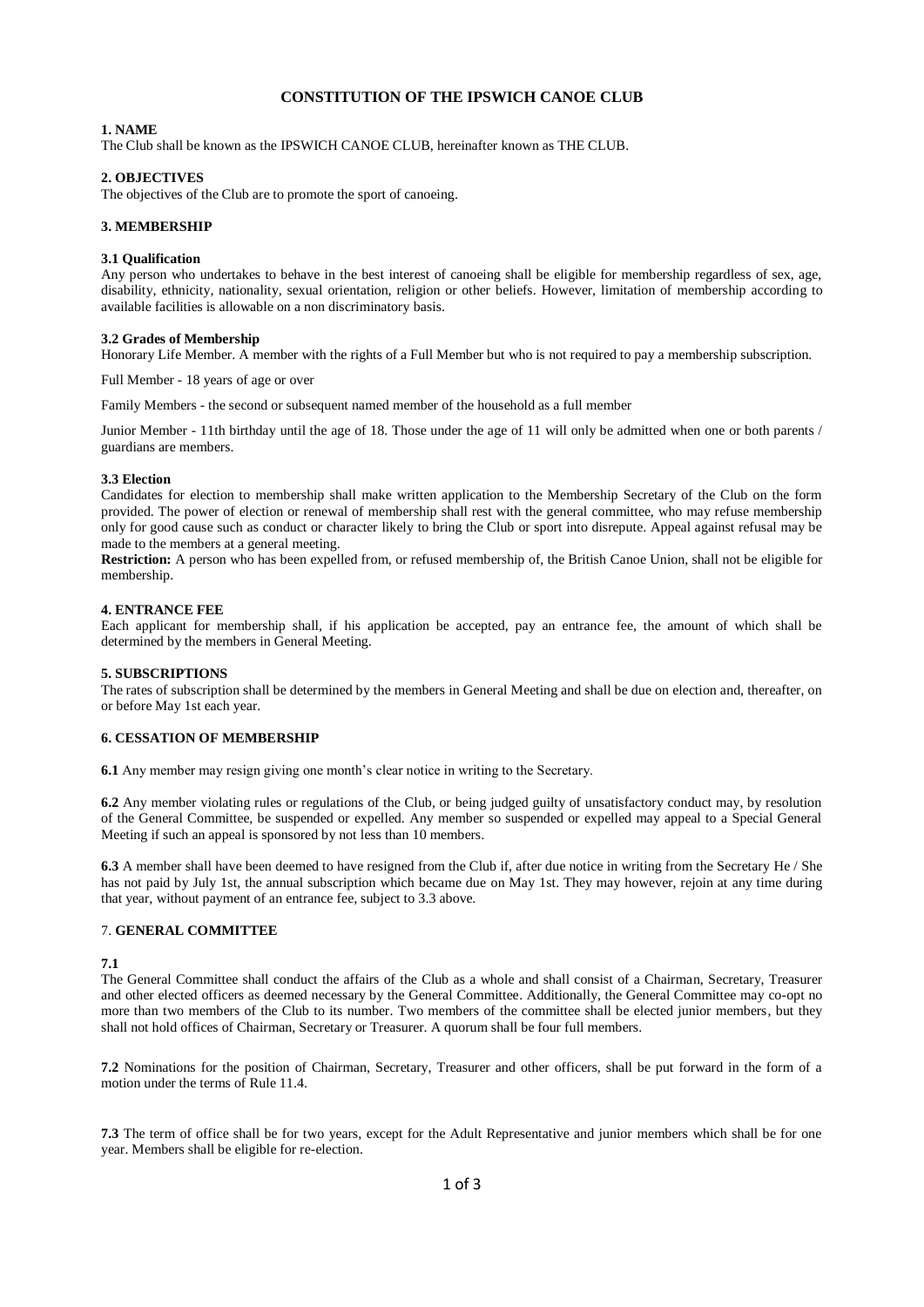**7.4** The General Committee shall elect a Vice Chairman from among its members.

**7.5** Any member who is carrying on a business in the sale or manufacture of canoes and/or their accessories shall not be eligible for election to the General Committee of the Club.

**7.6** Where they see fit, to promote to Honorary Life Membership such Full Members who have provided a substantial benefit to the club over many years.

### **8. DUTIES OF SENIOR OFFICERS**

#### **8.1 Chairman**

The Chairman will preside at all General Meetings of the Club, and at all meetings of the General Committee. He/She shall be responsible for guiding the activities of the Club in accordance with its rules and general policy, as expressed by the majority of its members. He/She shall represent the Club at meetings of other organisations. He/She shall be an ex-officio member of any sub-committee of the Club.

#### **8.2 Secretary**

The Secretary shall be responsible for the organisation of meetings of the General Committee and of the Club. He / She will ensure the accuracy of the Minutes relating to such meetings; be responsible for all correspondence relating to Club matters; ensuring the well running of the Club activities and general business of the Club. He / She shall be responsible for transmitting to the Section secretaries all correspondence relating to the particular activities of the Section concerned, at the earliest opportunity. He / She will receive copies of the Minutes relating to the Section Committees.

#### **8.3 Treasurer**

The Treasurer will be responsible for the collection of monies and shall keep such books of account as required by the General Meeting. He / She shall have the power to examine, after giving two weeks notice, the books of any Section and shall report any discrepancies to the General Committee. He / She shall audit the books of each Section annually and produce at the A.G.M. balance sheets showing the financial status of each Section and of the general funds, accompanied by the Auditor's Report. Cheques should have two signatures. The Treasurer must make the committee aware of any existing or potential financial or cash flow problems.

### **8.4 Other Officers**

At the discretion of the Committee.

# **9. COMMITTEE ACTIVITY**

**9.1** The General Committee is responsible for the general conduct of the Club's business and activities.

**9.2** The General Committee shall meet at least four times a year.

**9.3** Meetings of the Committee shall be convened by the Secretary on instructions of the Chairman or not less than four committee members.

**9.4** Sub-committee's may be formed to cover the various activities of canoeing. Each Section Chairman shall be a full committee member and may form his own sub-committee from Club members.

**9.5** Meetings of the Section Committees shall be called by the secretary of that committee or on the instructions of any member of that committee.

**9.6** In the case of a casual vacancy among the General Committee, a Club member may be co-opted until the next A.G.M.

### **10. SECTION COMMITTEES**

**10.1** The Section Committee shall each consist of members elected by the section concerned, one of whom shall be the Section Chairman and/or Secretary.

**10.2** The Secretary of each Section shall keep minutes of all Section Meetings and be prepared to produce these if required at the General Committee meetings. He / She shall also be responsible for the collection of all monies relating to the Section and shall submit a balance sheet showing the financial state of the Section at the A.G.M. The Chairman of the Section shall give a statement of finances at General Committee meetings.

**10.3** Section Committees may draw up rules and regulations necessary for the efficient management of the Section, but such rules and regulations shall not become operative until approved by the General Committee.

**10.4** Section Committees shall meet at specified intervals.